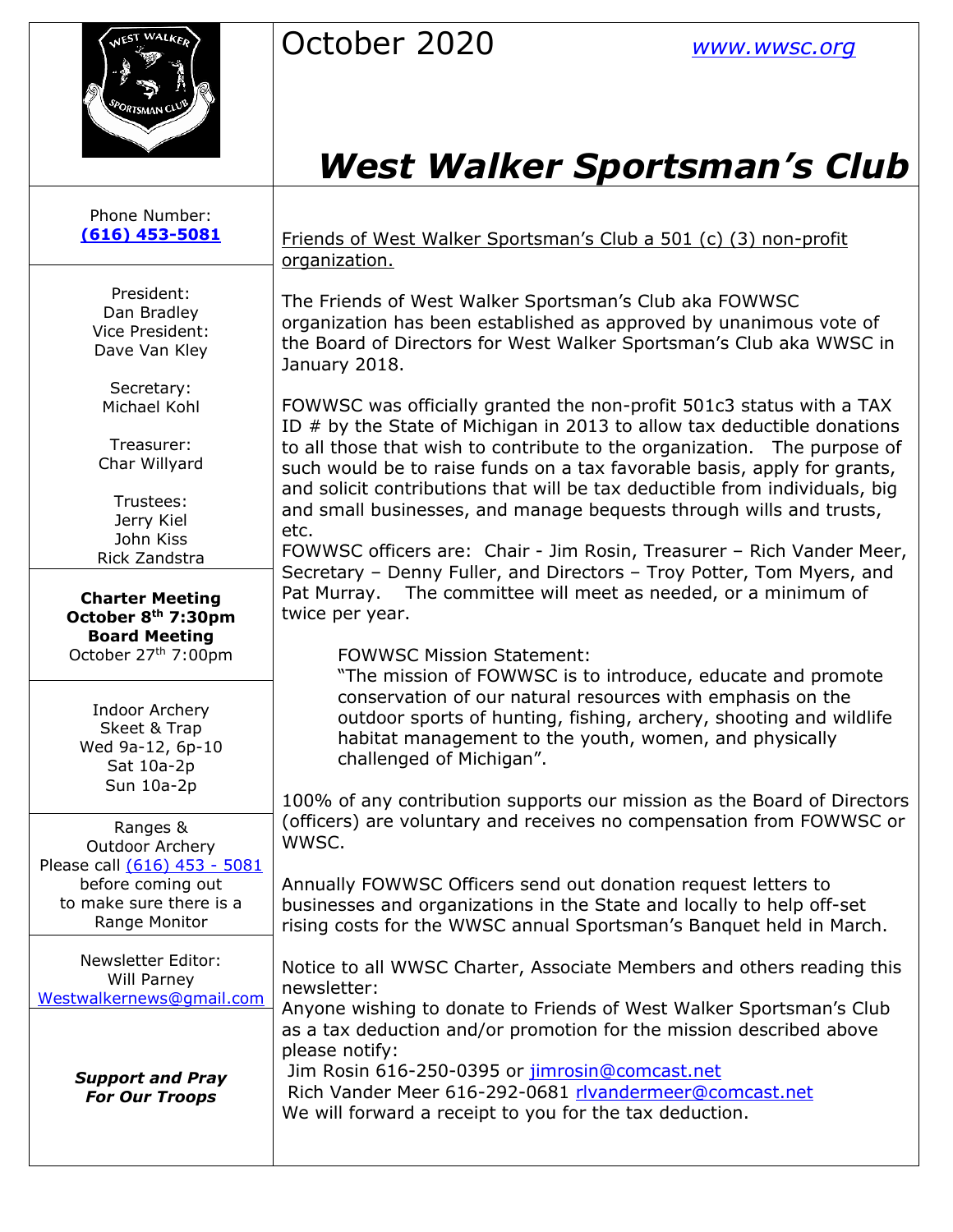## **News from the shotgun Desk**

**Now hiring trap pullers/loaders** \*MUST BE AT LEAST 16 YEARS OLD \*BE ABLE TO LIFT 49 LBS \*ABLE TO WORK WEDNESDAY EVENINGS AND WEEKENDS NON-MEMBERS ENCOURAGED NO EXPIERENCE NESSCESSARY If interested please Contact Terry Westedt at 616 842-3036

We recently had a special shoot Fall 150(50 Skeet-50 Trap- 50 5- Stand). There were 18 entries. The following were the results 1st Place: Dave Tagg 130, Tom May 114 Team 244 2nd Place: Jim Zuidema 126, Nate Carlson 114 Team 240

Congratulations on your winning the event. There were 2700 targets thrown for the event. Great fun was had by all participants.

All machines are back up running. We recently had a power surge on the trap fields which put both trap machines out of commission, all is well now.

It is Fall, so now we are getting a lot of NEW shooters trying to hone in their shooting skills for the fall hunting season. So be patient with them, most are non-members, but some have joined the club, the rest may become members.

Start thinking about putting your teams together for the upcoming Winter League. More information coming soon.

### **West Walker Deer Check Schedule for 2020**

**November 15 - 30, 9 am - 4 pm. Closed on November 26 (Thanksgiving) and 27.**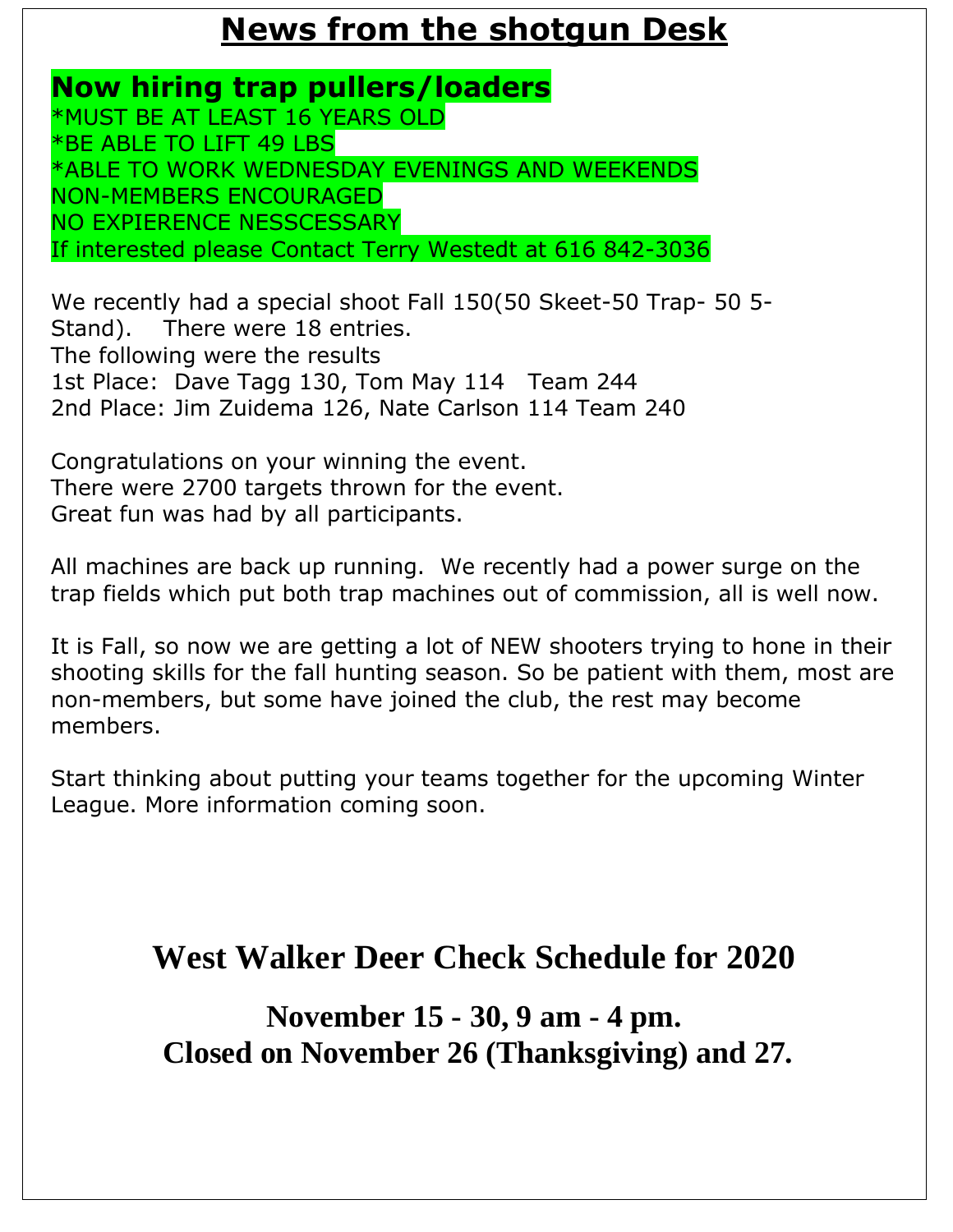

# DUCKS DAYS WRAP UP

### **CONGRATULATIONS TO RYAN HELSEL GRAND CHAMPION WITH THE COLLECTION OF 17 DUCKS!**

I want to extend my thanks to the 14 members that came out to win cash and ducks. You made this event fun for me. Gloria Von der Heide

## **Pistol League** coming in January

#### 4 weeks. Total of 200 rounds Indoor pistol range.

(Six Saturdays to complete the 4 weeks,)

- 7 meter open sights only
- 13 meter open or any kind of add on you want any caliber

Watch the November and December news letter for more details.

Gloria Von der Heide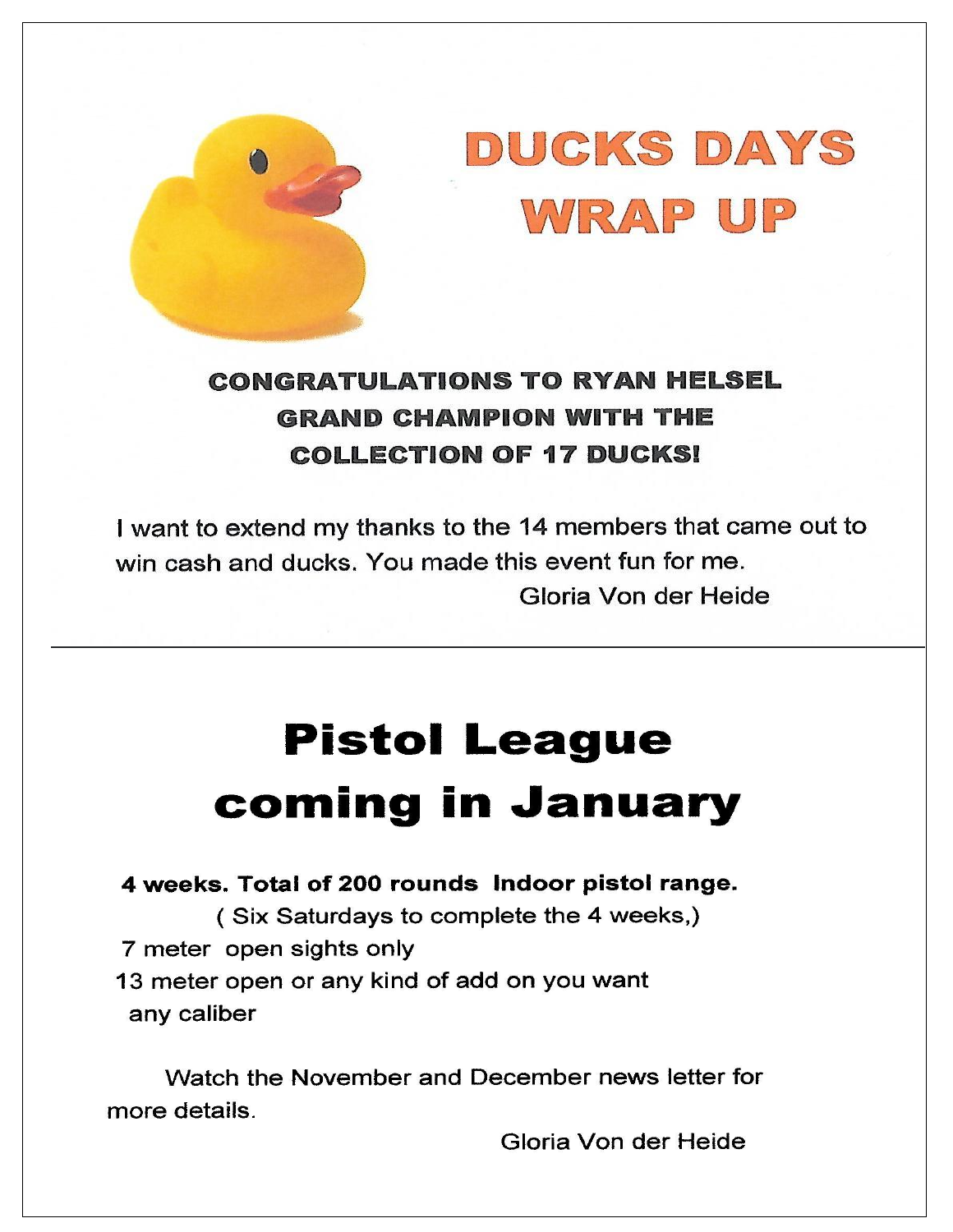#### **NEED Volunteers to be trained as Range Monitors**

WWSC is seeking members to serve flexible shifts, typically 4 to 5 % hrs Please contact Don Mize (616)334 3246 or Jeff Reynolds (616)710 1280 Email; [wwsc.range.monitor@gmail.com](mailto:wwsc.range.monitor@gmail.com) if you are interested

#### **Range Monitors receive:**

1% discount toward membership renewal for each hour served  ${60 \text{ hrs}$  served; approximately one shift / month = 60% discount} Personal use of indoor pistol range for serving two or more shifts per month **Call 616-453-5081 to CONFIRM the ranges are open**



**Oct CZ 527 Varmint MTR .223 Rem**

**Nov Springfield 1911 Range Officer 9mm** 

**Dec Remington 1100 Sporting 12ga OR 20gaKu**